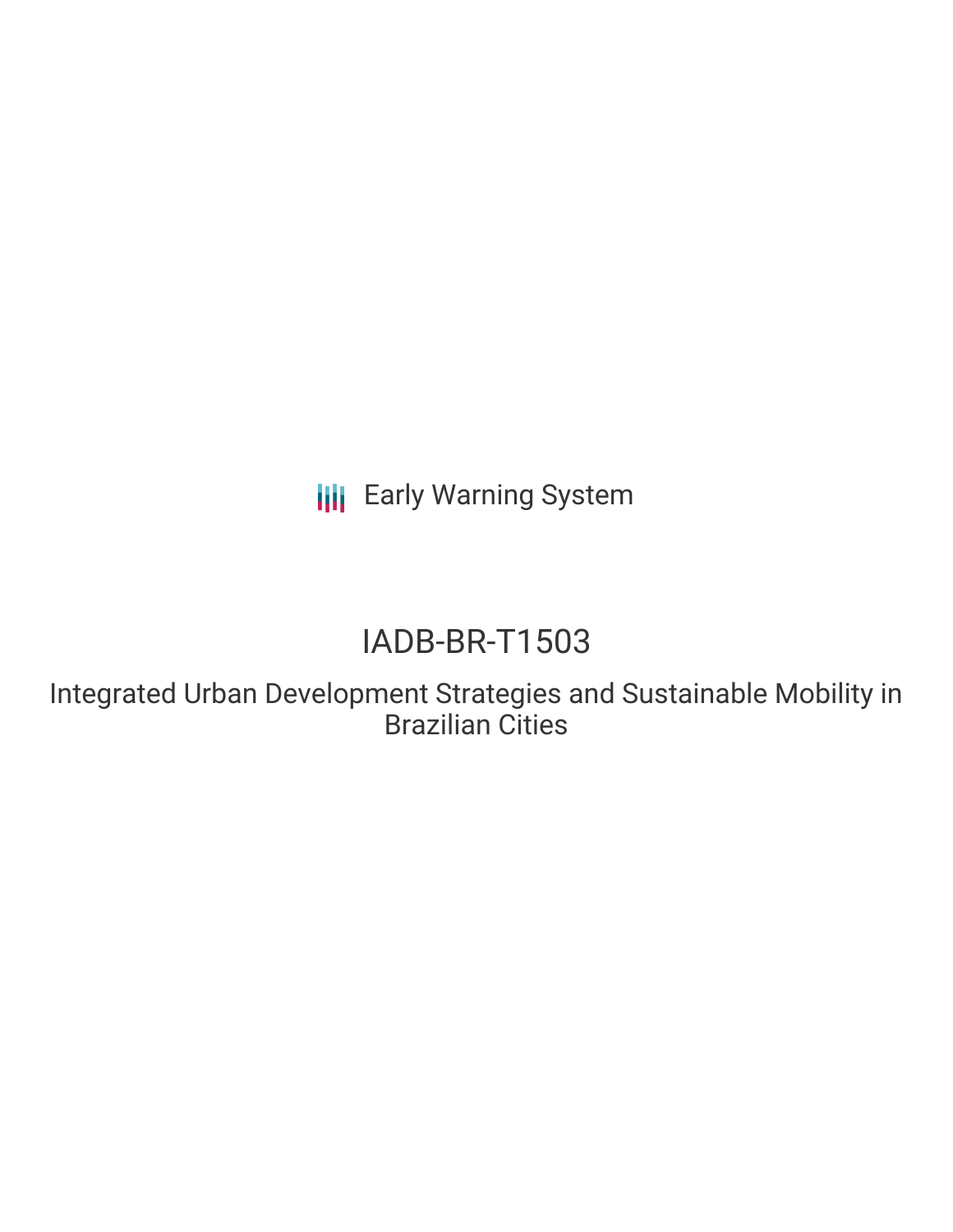

| <b>Countries</b>               | Brazil                                                                    |
|--------------------------------|---------------------------------------------------------------------------|
| <b>Specific Location</b>       | Uninformed                                                                |
| <b>Financial Institutions</b>  | Inter-American Development Bank (IADB)                                    |
| <b>Status</b>                  | Proposed                                                                  |
| <b>Bank Risk Rating</b>        |                                                                           |
| <b>Borrower</b>                | Goverment of Brazil                                                       |
| <b>Sectors</b>                 | Climate and Environment, Infrastructure, Technical Cooperation, Transport |
| <b>Investment Type(s)</b>      | <b>Advisory Services</b>                                                  |
| <b>Investment Amount (USD)</b> | $$1.10$ million                                                           |
| <b>Project Cost (USD)</b>      | $$1.10$ million                                                           |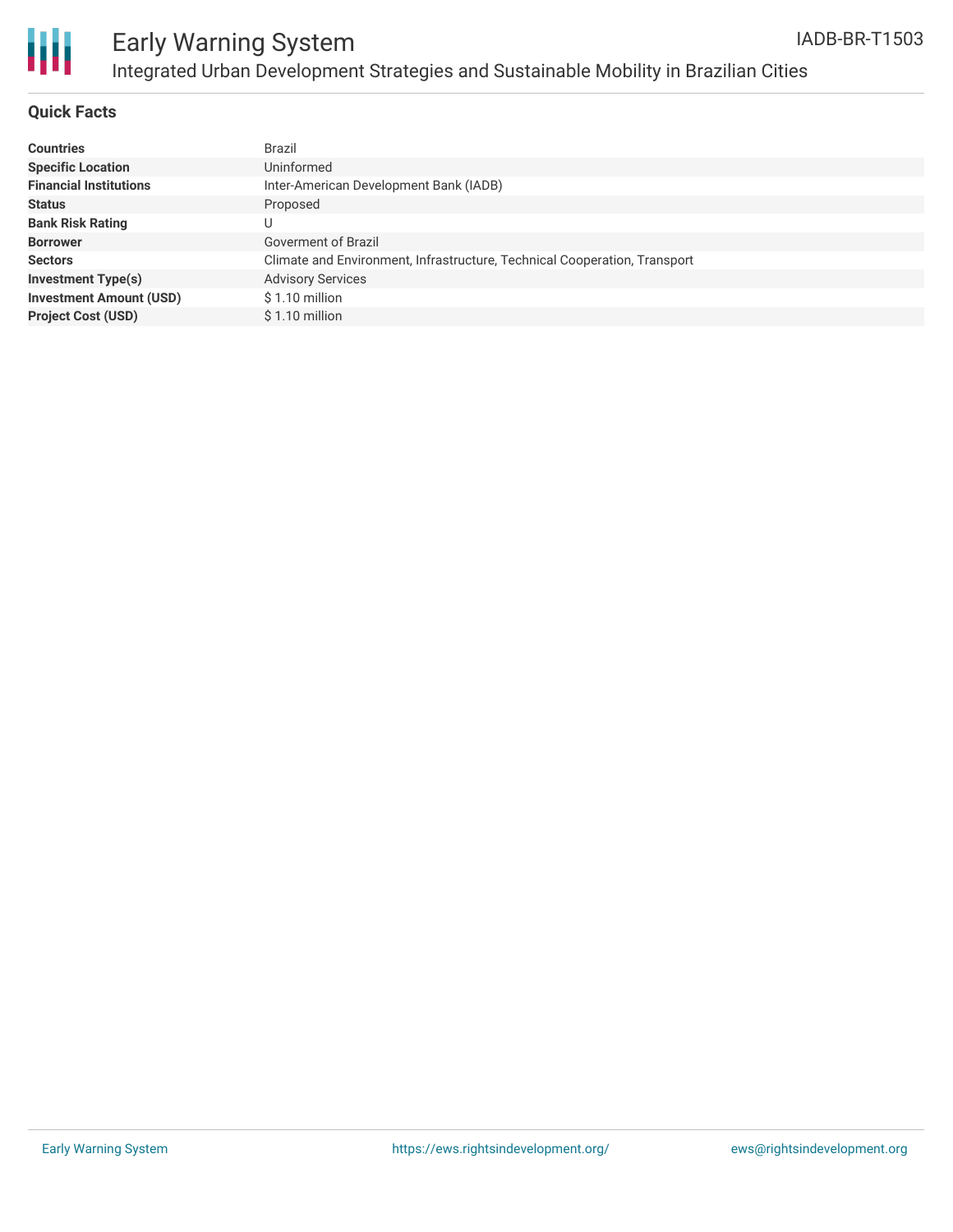

## **Project Description**

The Technical Cooperation (TC) objective is to promote urban development with land-use planning strategies aligned to sustainable mobility in Brazilian cities. Specifically, this TC seeks to deliver sustainable urban plans focusing on sustainable mobility for Brazilian municipalities based on a comprehensive sector diagnosis. These plans will identify integrated urban strategies and the investment needs for sustainable and low carbon urban infrastructure and mobility in cities.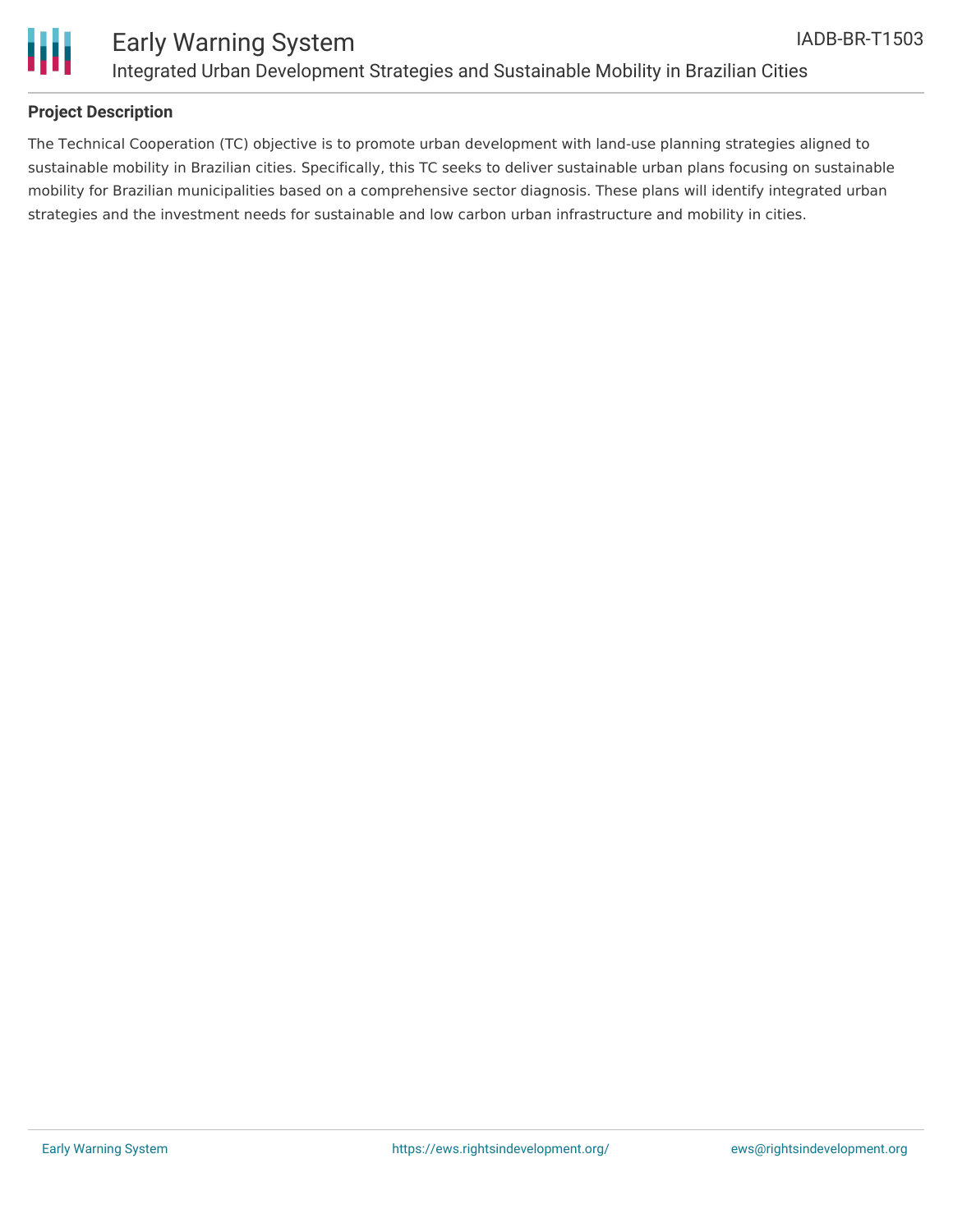

# Early Warning System Integrated Urban Development Strategies and Sustainable Mobility in Brazilian Cities

#### **Investment Description**

• Inter-American Development Bank (IADB)